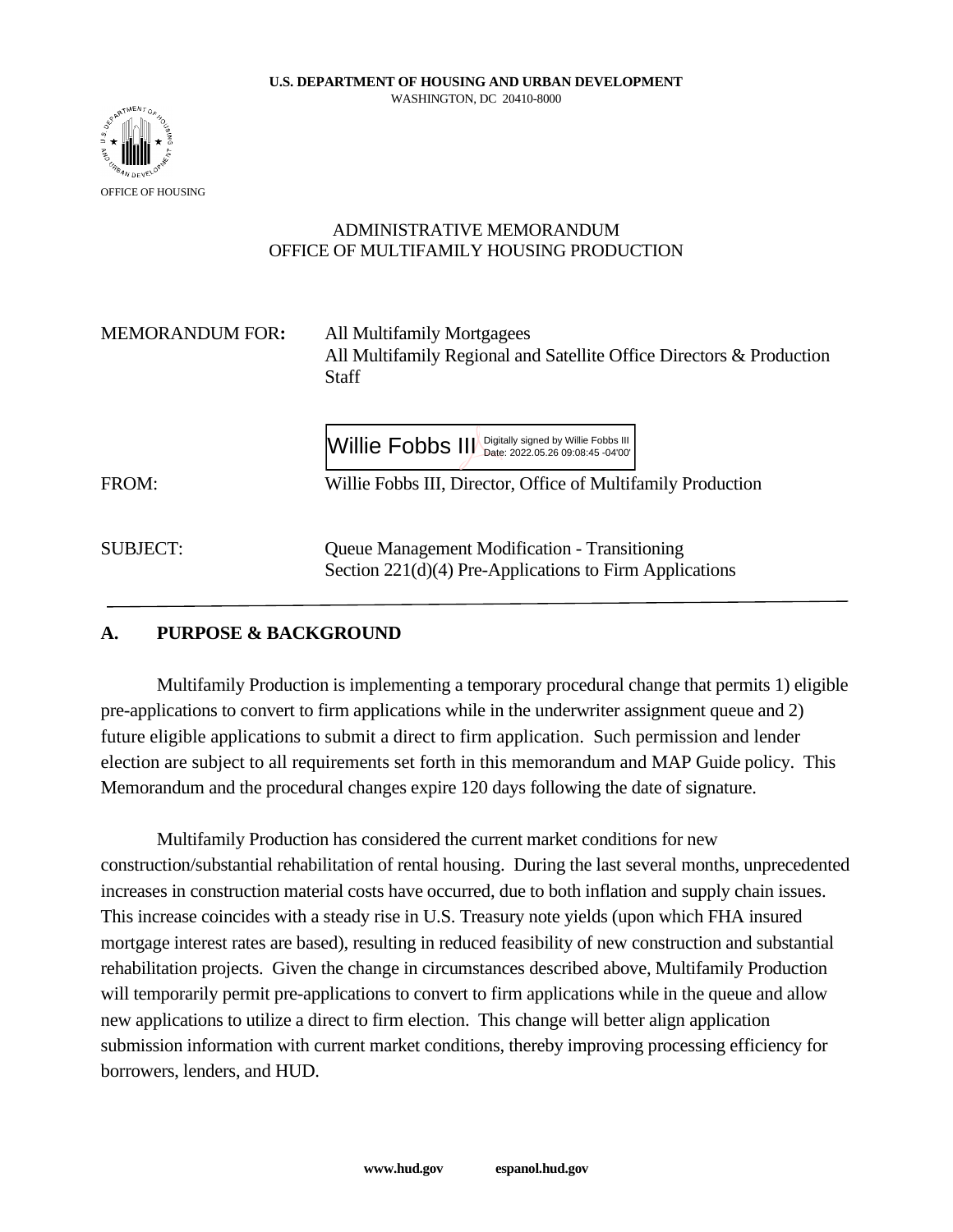The direct to firm election and flexibility is entirely at the option of the borrower and lender, provided the project remains consistent with current MAP Guide policy permitting streamlined processing as summarized in Section 5.6. of the MAP Guide.

## **B. LENDER RESPONSIBILITIES & OPTIONS**

During the effect of this memorandum lenders have the following two options: 1) those with eligible pre-applications currently submitted, but yet to be assigned to an underwriter, may elect to modify their application to a firm commitment; and 2) those with existing encouragement letters following a concept meeting held prior to this memorandum may elect to submit a direct to firm application.

After 120 days from the date of this memorandum, this direct to firm election permission will expire.

Lenders electing to submit a direct to firm application assume full risk of this option, in accordance with current guidance. Should the application be rejected for any reason, including but not limited to market, location, or environmental issues, the application fee will be considered earned and not refunded to the lender.

# **C. ELIGIBILITY CRITERIA**

This memorandum applies only to applications submitted under Section 221(d)(4). Further, in all cases, development team members must have significant, successful experience with multifamily housing development and have experience commensurate in both scope and scale to the proposed project.

However, applications with the following criteria are excluded from direct to firm eligibility under this memorandum:

- 1. Deals with complex environmental issues. Examples include the following:
	- a. Noise measurement above 65 dB;
	- b. Historic properties;
	- c. Contamination that will require construction period site remediation to achieve regulatory closure through a No Further Remediation/no Further Action (NFR/NFA letter);
	- d. Project sites containing a floodplain or wetland that do not meet an exception at 24 CFR section  $55.12(b)$  or (c);
	- e. Acceptable separation distance (ASD) risks from adjacent Above Ground Storage Tanks (ASTs) subject to HUD's regulation at 24 CFR Part 51 Subpart C, and Acceptable separation distance risks from high pressure pipelines transferring flammable and combustible liquids and gases as referenced in MAP Guide 9.5.P.1;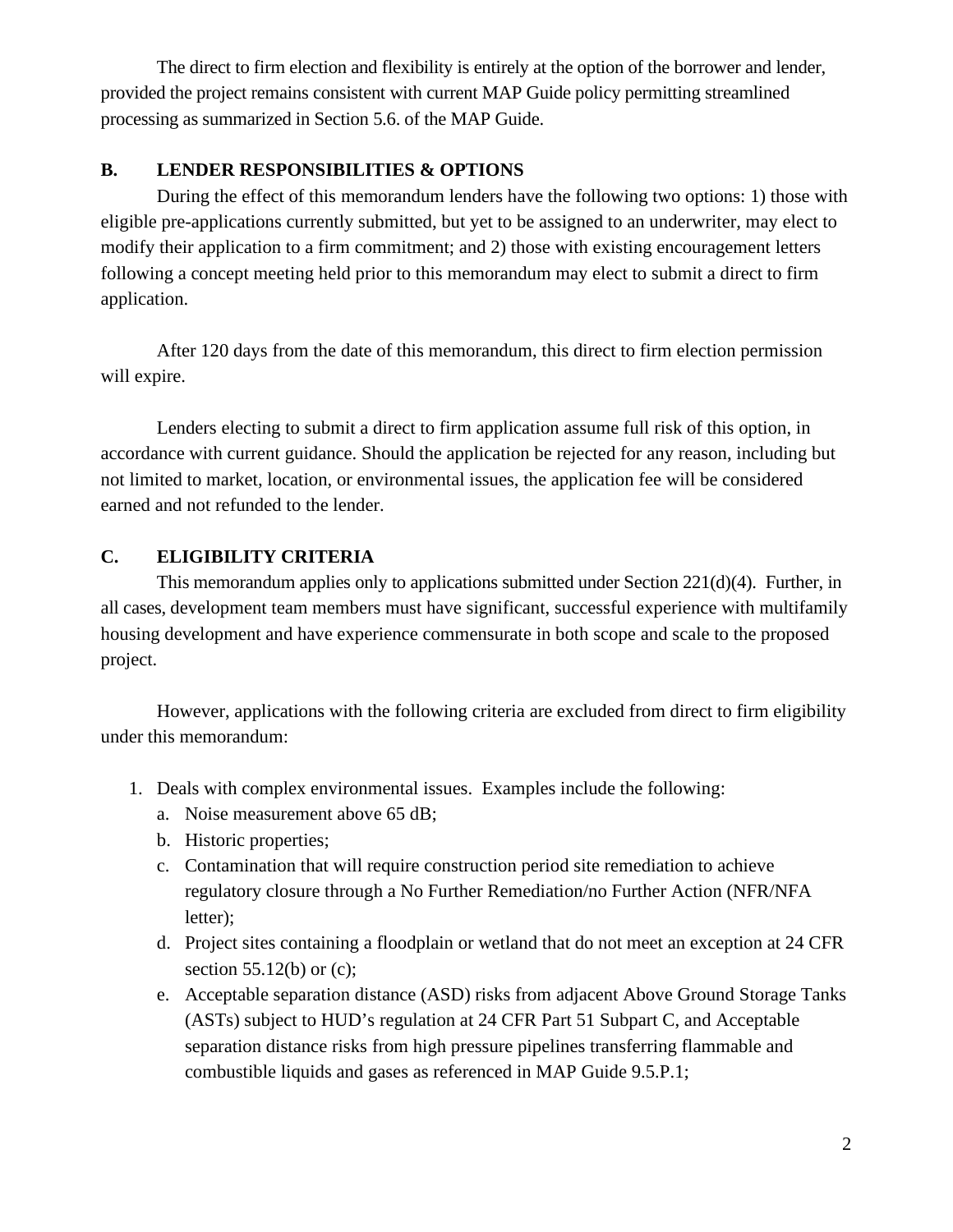f. The property having been built before 1978 and not having been found to be lead- based paint free by a lead-based paint inspection by a certified lead-based paint inspector or risk assessor, for which, abatement of all lead-based paint on the property is required by 24 CFR 35.630;

2. Projects with complex mixed-use, commercial use, or use of new, complex construction technology.

# **D. CONTACT**

For any questions concerning this memorandum, please contact David Wilderman, Director, Technical Support Division, Office of Multifamily Production, at 202-402-2803 or [david.b.wilderman@hud.gov.](mailto:david.b.wilderman@hud.gov)